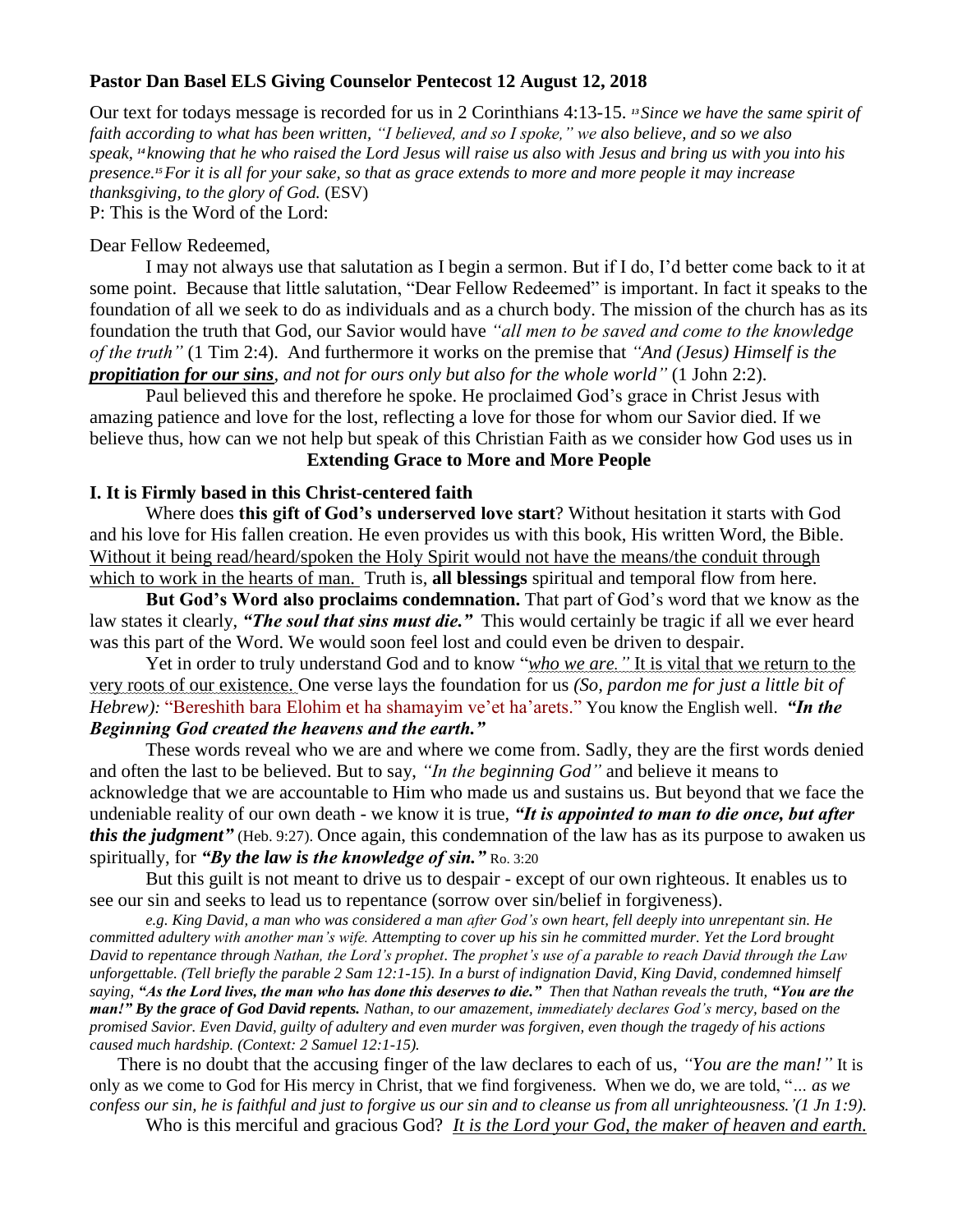*What did this merciful Creator do to save us?* **1st, Know that in love He sent Jesus who** became fully human and kept the will of God perfectly in our place. 2nd, Holy and without sin, he took that holy life and laid that holy life down as a sacrifice for sin. He died in our place. You are redeemed.

**This is your faith, your redemption.** It is what we believe, teach and confess. **We can face death itself knowing that God will raise us up with Jesus.** And as our text states, *"He will bring those in Christ together with us."* This promise is to you and to your neighbor - the one in the pew next to you, those with whom you work. It is a promise to all those who are in Christ. Paul states,

*\*"With that same spirit of faith we also believe and therefore speak, because we know that the one who raised the Lord Jesus from the dead will also raise us with Jesus and present us with you in his presence." V. 14*

**Paul states in our text,** *"we also believe, and therefore speak."* He is applying these words to himself. It is no different for you and I. **We believe, therefore we speak.** We believe that God by his grace has given us new spiritual life and in Christ we will be raised to eternal life. It is in this full assurance that Paul states, **"***With that same spirit of faith we also believe and therefore speak."*

It is in this way that grace extends. What a joy to let the light of this faith - the pure Gospel -shine.

#### **II. This Grace is extended in Joy by Believers like you**

#### 1. **Through personal witness, & 2. through missions**

Sharing this faith doesn't just happen by itself. Yes, there is a certain level of spontaneity to speaking, that's clearly implied. It is also reflected in our lives. Yet we also know that included in the great commission are two mission approaches, both are important.

**The first** of these is the one we are most used to - **the come strategy**. We come together to hear God's Word and ask others to come with us, our family, our friends, and perhaps our neighbors. Here we hear and share the Gospel, which is *the power of God unto salvation for everyone who believes*.

**But we also seek to use the "go" strategy.** It happens when we share the Gospel with others outside these walls. It continues when you call and commission missionaries to take the Gospel to far away cities, or support workers in far away lands. **Granted, financially we oft times struggle to just**  *"take care of things at home."* It is no surprise that we must apply most of our giving to support our local/community/home based ministries like your own congregation. But it is good to look beyond this too.

But never underestimate the importance of the work you do here, at Trinity, to reach others. You also do much more than you realize as a congregation when you join in supporting missions – like helping 5 sister congregations in our own land (Home). Yes, the news is out. Your pastor has a call, even as we take on another mission project. When you join together in support of Gospel outreach you also help serve thousands in seven (7) world missions.

This is but a taste of the blessings our gifts have helped to bring to our missions and seminary as we rejoice that God's grace is extended to more and more to the glory of the Father.

## **III. But our Joy as Grace extends is most visible through our "Thanks - Giving".**

Do you sense the joy of knowing that our Lord is working through us to spread the Gospel? Paul makes this clear in our text when he says, *<sup>15</sup> "For it is all for your sake, so that as grace extends to more and more people it may increase thanksgiving, to the glory of God."*

**Needless to say our JOY is being fulfilled ALSO IN YOU.** You as a congregation continue to proclaim the Good News of salvation to those in your community. You stand as a witness to the Gospel's truth and have not waivered in your support here.

It is also a joy to see what is happening in our wider church family. **Our missions are being blessed. Our churches are being blessed. One family at Mt. Olive, my home church in Mankato, recently had three children, ages 2-6 walked up to the baptism font, answer the questions, and from oldest to youngest were baptized. What a joy. Pastor Behmer, our Missionary in Bell Gardens, our missionaries at Hope Lutheran in Leander/Austin post how families are joining regularly. I can't keep up with all the good news!**